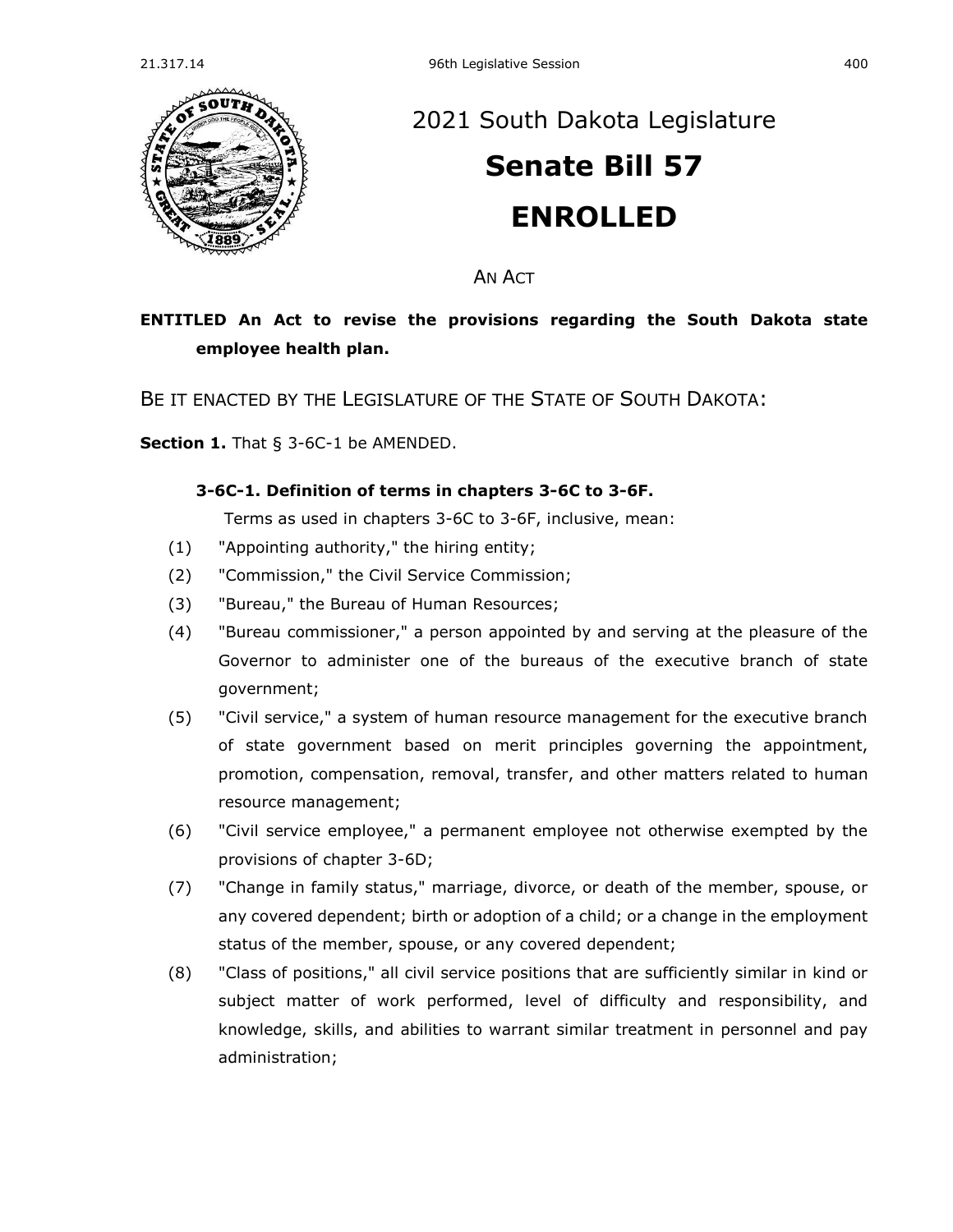- (9) "Compensation," the total compensation, which includes direct salary and fringe benefits. Fringe benefits includes employer paid retirement programs, social security, health insurance, life insurance, and any other programs offering a benefit to the employee in which the employer participates;
- (10) "Contribution," the dollar amount established by the human resources commissioner sufficient to cover the cost of the insurance plan;
- (11) "Department secretary," a person appointed by and serving at the pleasure of the Governor to administer one of the major departments of the executive branch of state government;
- (12) "Dependent," a person who is:
	- (a) An employee's spouse who is not divorced or legally separated from the employee; or
	- (b) An employee's child who is:
		- (i) Under the age of twenty-six or under the age of twenty-nine if a fulltime student; and
		- (ii) Not in military service;
- (13) "Deputy," a person who serves as first assistant to, and at the pleasure of, a department secretary, bureau commissioner, or division director if allowed by law;
- (14) "Division director," a person appointed by and serving at the pleasure of the department secretary or bureau commissioner to administer a division within a major department or bureau of the executive branch of state government;
- (15) "Employee," any person working for state government, paid by the state, or remunerated by other funds raised, appropriated, or otherwise generated by the state. The term does not include any person working for any authority authorized by law;
- (16) "Employer," the State of South Dakota;
- (17) "Executive branch employee," any employee working for state government except those working for the legislative or judicial branches of state government;
- (18) "Human resources commissioner," the commissioner of the bureau;
- (19) "Law enforcement employee," any certified law enforcement officer working for the Division of Criminal Investigation or the Highway Patrol;
- (20) "Member," a state employee or retiree who is covered by the plan as the primary insured and who may elect to have his or her dependents covered by the plan;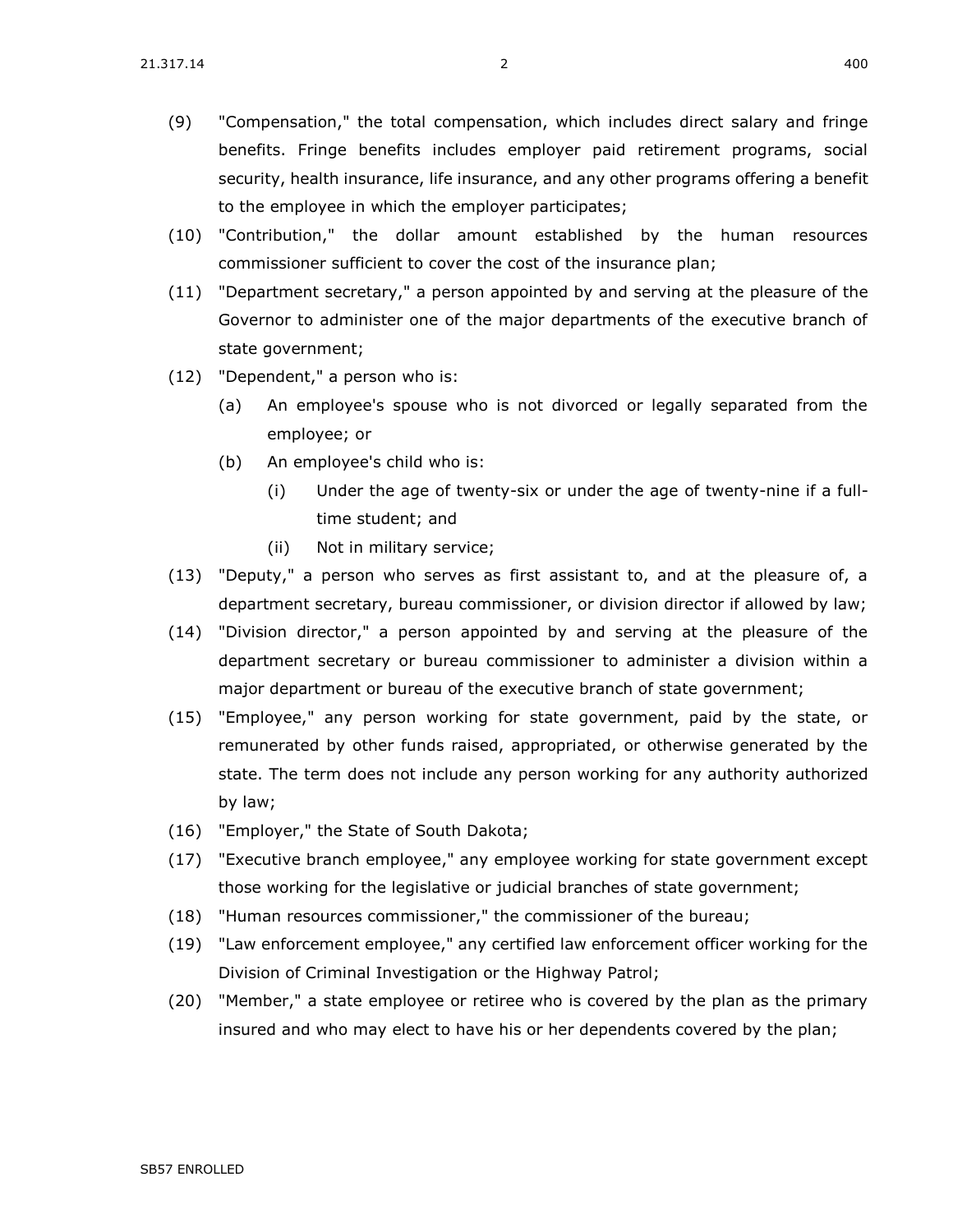- (21) "Permanent employee," an active employee placed in a permanent position, employed by a participating agency. This term does not include temporary, emergency, patient, or student employees;
- (22) "Plan," the state employee's benefit insurance plan as created by chapter [3-6E;](https://sdlegislature.gov/Statutes/Codified_Laws/DisplayStatute.aspx?Type=Statute&Statute=3-6E)
- (23) "Plan-eligible employee," a permanent employee who is scheduled to work twenty or more hours a week at least six months of the year or an employee employed by an appointing authority who has worked an average of thirty hours or more per week during a twelve-month standard measurement period, as defined by the Patient Protection and Affordable Care Act of 2010, as amended to January 1, 2019;
- (24) "Position," a collection of duties and responsibilities assigned by the appointing authority to one person;
- (25) "Safety-sensitive position," any law enforcement officer authorized to carry firearms and any custody staff employed by any agency responsible for the rehabilitation or treatment of any adjudicated adult or juvenile;
- (26) "Self-insured," a state-supported benefit plan in which the initial risk for any losses is born by the plan;
- (27) "Spouse," an employee's husband or wife as a result of marriage that is legally recognized in this state or under the laws of the state where the marriage occurred. The term does not include a spouse as a result of a common-law marriage;
- (28) "Substance," marijuana as defined in subdivision [22-42-1\(](https://sdlegislature.gov/Statutes/Codified_Laws/DisplayStatute.aspx?Type=Statute&Statute=22-42-1)7) and any controlled drug or substance as defined in chapter [34-20B.](https://sdlegislature.gov/Statutes/Codified_Laws/DisplayStatute.aspx?Type=Statute&Statute=34-20B)

**Section 2.** [That § 3-6E-7 be REPEALED.](https://sdlegislature.gov/Statutes/Codified_Laws/DisplayStatute.aspx?Type=Statute&Statute=3-6E-7)

#### **[3-6E-7. H](https://sdlegislature.gov/Statutes/Codified_Laws/DisplayStatute.aspx?Type=Statute&Statute=3-6E-7)ealth plan for retiring employees.**

**Section 3.** [That § 3-6E-8 be AMENDED.](https://sdlegislature.gov/Statutes/Codified_Laws/DisplayStatute.aspx?Type=Statute&Statute=3-6E-8)

#### **[3-6E-8. S](https://sdlegislature.gov/Statutes/Codified_Laws/DisplayStatute.aspx?Type=Statute&Statute=3-6E-8)tate contributions to health plan--Crediting and disbursement.**

The State of South Dakota shall either make a monthly contribution to the system or otherwise provide for the amount necessary to make payment to the system for the full single rate monthly health insurance premium or contribution for the plan with the lowest actuarial value for each plan-eligible employee. This amount shall be transmitted to the account of the state employees' benefits plan in the Office of the State Treasurer. The state treasurer, after making a record of the receipts, shall credit the plan with an amount equal to that remitted or otherwise provided. Costs beyond this amount for other plans offered by the state shall be paid by the employee through premiums. After the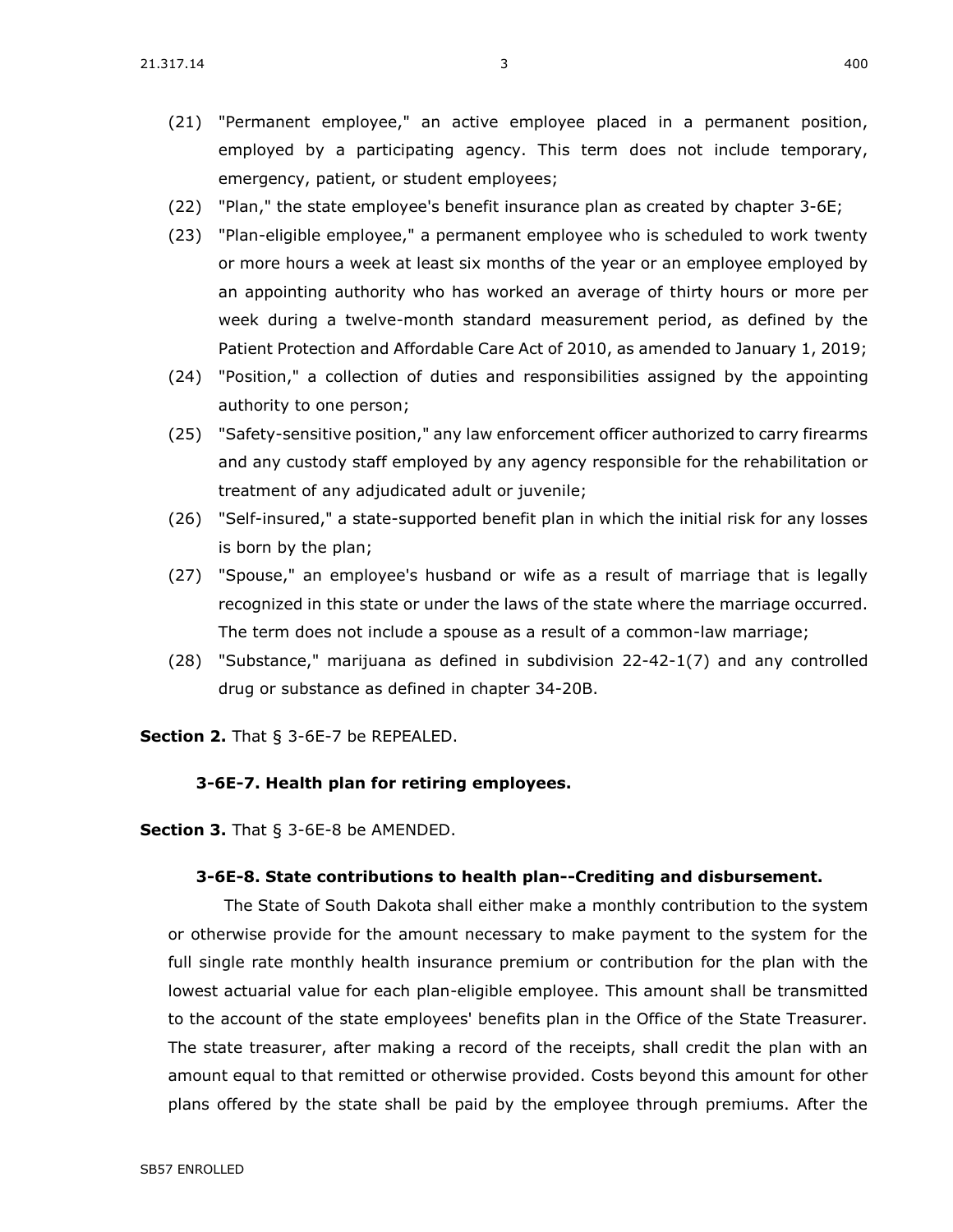**Section 4.** [That § 13-49-14.3 be AMENDED.](https://sdlegislature.gov/Statutes/Codified_Laws/DisplayStatute.aspx?Type=Statute&Statute=13-49-14.3)

#### **[13-49-14.3. E](https://sdlegislature.gov/Statutes/Codified_Laws/DisplayStatute.aspx?Type=Statute&Statute=13-49-14.3)mployee insurance benefits through self-insured plan.**

The Board of Regents, at its discretion, may elect to provide all, or any part of, the insurance benefits for its employees by means of a plan which is self-insured in whole or in part. The board may execute a contract or contracts with such claims administrators as the board may select. In making such selection, the board shall consider, among other things, financial stability, experience, and claims facilities. In evaluating these factors, the board may employ the services of impartial, professional analysts or actuaries, or both.